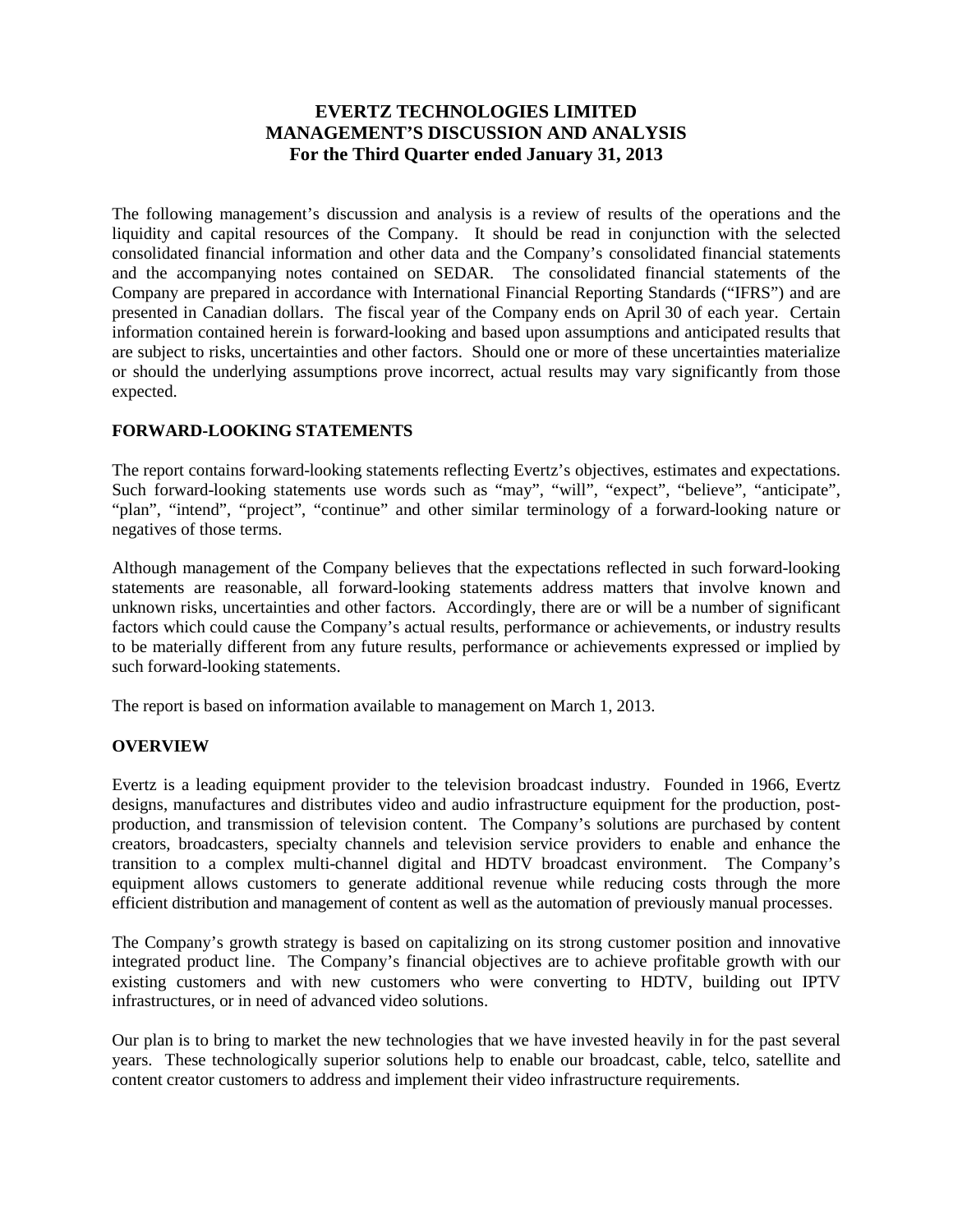Our broadcast customers continue to operate in a challenging economic environment which impacts their ability to incur capital expenditures and often results in projects being scaled back or postponed to later periods.

While it does appear that industry conditions are showing some improvement. In certain geographical areas it is unclear what the time frame will be for our customers to convert this to equipment purchases.

### **SIGNIFICANT ACCOUNTING POLICIES**

### **New and Revised IFRSs Issued but Not Yet Effective**

Following is a listing of amendments, revisions and new International Financial Reporting Standards (IFRSs) issued but not yet effective. Unless otherwise indicated, earlier application is permitted.

#### *Financial Instruments*

IFRS 9 Financial instruments ("IFRS 9") was issued by the IASB on November 12, 2009 and will replace IAS 39 Financial Instruments: Recognition and Measurement ("IAS 39"). IFRS 9 introduces new requirements for the financial reporting of assets and financial liabilities. IFRS 9 is effective for annual periods beginning on or after January 1, 2015. The Company has not yet determined the impact of IFRS 9 on its financial statements.

### *Consolidated Financial Statements*

IFRS 10, *Consolidated Financial Statements* ("IFRS 10") establishes principles for the presentation and preparation of consolidated financial statements when an entity controls one or more other entities. IFRS 10 replaces the consolidation requirements in SIC-12, *Consolidation – Special Purpose Entities* and IAS 27, *Consolidated and Separate Financial Statements.* IFRS 10 is effective for annual periods beginning on or after January 1, 2013. The Company has not yet determined the impact of IFRS 10 on its financial statements.

### *Disclosure of Interests in Other Entities*

IFRS 12, *Disclosure of Interests in Other Entities* ("IFRS 12") is a new and comprehensive standard on disclosure requirements for all forms of interests in other entities, including subsidiaries, joint arrangements, associates and unconsolidated structured entities. IFRS 12 is effective for annual periods beginning on or after January 1, 2013. The Company has not yet determined the impact of IFRS 12 on its financial statements.

#### *Fair Value Measurements*

IFRS 13, *Fair Value Measurements* ("IFRS 13") provides new guidance on fair value measurement and disclosure requirements. IFRS 13 is effective for annual periods beginning on or after January 1, 2013. The Company has not yet determined the impact of IFRS 13 on its financial statements.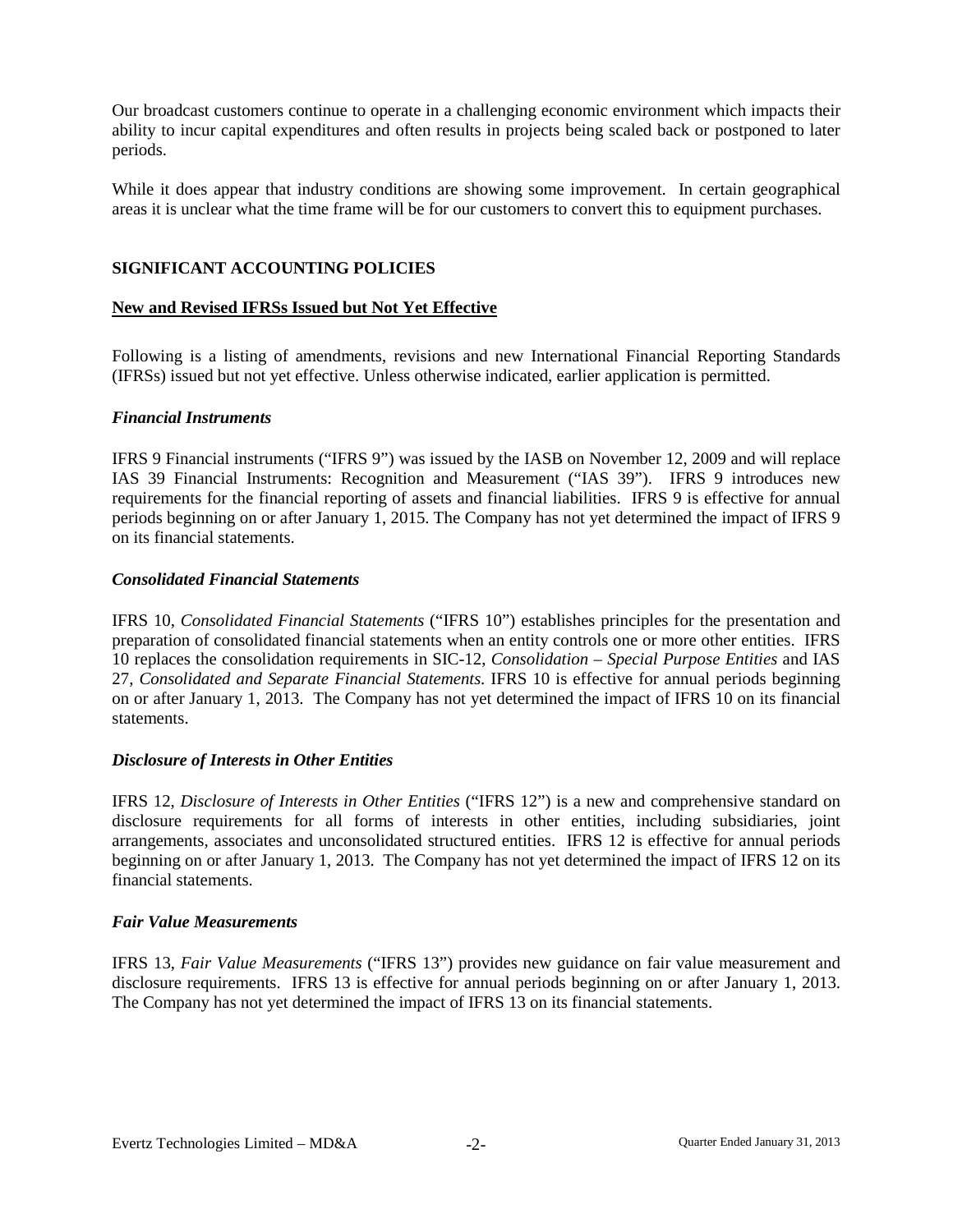### *Presentation of Financial Statements*

Amendments to IAS 1, *Presentation of Financial Statements* ("IAS 1"), which are effective for annual periods beginning on or after July 1, 2012, are to be applied retroactively. The amendments require that an entity present separately the items of other comprehensive income that may be reclassified to profit or loss in the future from those that would never be reclassified to profit or loss. The Company has not yet determined the impact of the changes to IAS 1 on its financial statements.

## **QUARTER END HIGHLIGHTS**

Revenue increased to \$71.8 million for the third quarter ended January 31, 2013 as compared to \$71.4 million for the same period ended January 31, 2012.

Net earnings for the third quarter ended January 31, 2013 were \$13.2 million as compared to \$12.7 million for the third quarter ended January 31, 2012. Fully-diluted earnings per share were \$0.18 for the third quarter ended January 31, 2013 as compared to \$0.17 for the third quarter ended January 31, 2012.

Gross margin during the third quarter ended January 31, 2013 was 56.1% as compared to 56.2% for the third quarter ended January 31, 2012.

Selling and administrative expenses for the third quarter ended January 31, 2013 was \$13.7 million compared to the third quarter ended January 31, 2012 of \$12.7 million. As a percentage of revenue, selling and administrative expenses totaled 19.0% for the third quarter ended January 31, 2013 as opposed to 17.7% for the third quarter ended January 31, 2012.

Research and development ("R&D") expenses increased by \$2.0 million or approximately 18.5% compared to the third quarter ended January 31, 2012.

Cash and instruments held for trading were \$224.3 million and working capital was \$355.7 million as at January 31, 2013 as compared to cash and instruments held for trading of \$185.7 million and working capital of \$325.7 million as at April 30, 2012.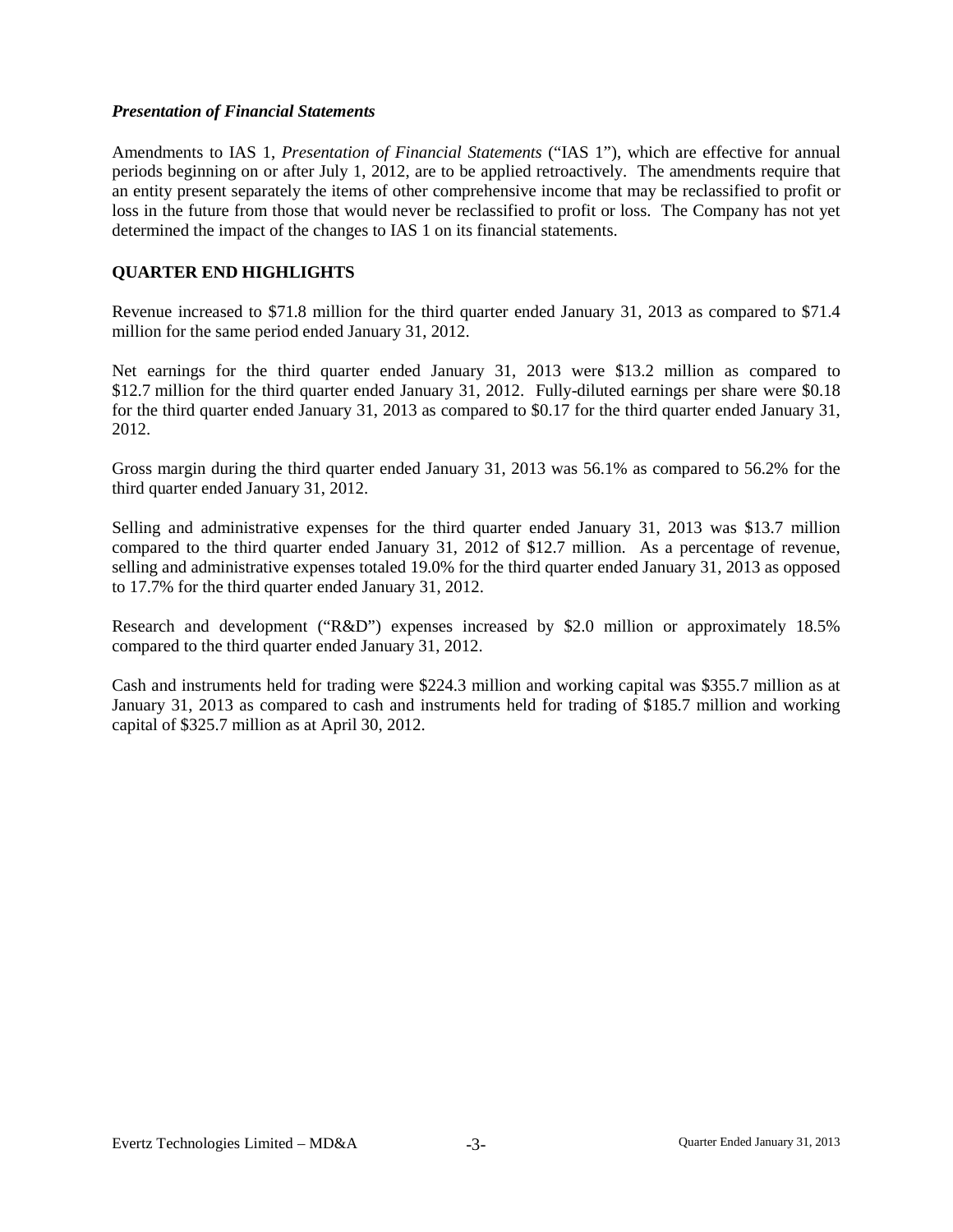# **Selected Consolidated Financial Information**

(in thousands of dollars except earnings per share and share data)

| January 31,<br>January 31,<br>2012<br>2012<br>2013<br>2013<br>\$<br>71,771<br>\$<br>\$<br>250,890<br>\$<br>71,445<br>217,060<br>Revenue<br>31,499<br>31,283<br>106,103<br>93,675<br>Cost of goods sold<br>144,787<br>40,272<br>40,162<br>123,385<br>Gross margin<br>Expenses<br>Selling and administrative<br>13,659<br>39,118<br>12,677<br>34,798<br>General<br>1,393<br>1,580<br>4,290<br>4,678<br>Research and development<br>13,098<br>11,058<br>37,502<br>31,418<br>Investment tax credits<br>(7,310)<br>(3,519)<br>(2,574)<br>(9,569)<br>Foreign exchange (gain) loss<br>(1,467)<br>64<br>(2,790)<br>(3,001)<br>22,805<br>23,164<br>60,583<br>68,551<br>Earnings before undernoted<br>76,236<br>17,108<br>17,357<br>62,802<br>Finance income<br>699<br>551<br>1,576<br>1,427<br>Finance costs<br>(103)<br>(45)<br>(269)<br>(142)<br>276<br>272<br>Other income and expenses<br>(332)<br>(557)<br>17,980<br>17,531<br>77,815<br>Earnings before income taxes<br>63,530<br>Provision for (recovery of) income taxes<br>Current<br>3,968<br>19,280<br>17,804<br>4,323<br>833<br>463<br>1,505<br>Deferred<br>(740)<br>4,801<br>4,786<br>20,785<br>17,064<br>\$<br>Net earnings for the period<br>12,745<br>\$<br>\$<br>13,179<br>\$<br>57,030<br>46,466<br>108<br>Net earnings attributable to non-controlling interest<br>195<br>550<br>306<br>Net earnings attributable to shareholders<br>12,984<br>12,637<br>56,480<br>46,160<br>\$<br>$\mathsf{\$}$<br>\$<br>Net earnings for the period<br>13,179<br>12,745<br>57,030<br>\$<br>46,466<br>Earnings per share<br>Basic<br>\$<br>0.18<br>\$<br>0.17<br>\$<br>0.77<br>\$<br>0.63<br>\$<br>0.18<br>\$<br>\$<br>Diluted<br>\$<br>0.17<br>0.77<br>0.62<br>Consolidated Balance Sheet Data<br>As at<br>As at<br><b>January 31, 2013</b><br>April 30, 2012<br>\$<br>\$<br>224,315<br>Cash and instruments held for trading<br>185,669<br>\$<br>\$<br>114,937<br>109,211<br>Inventory<br>\$<br>\$<br>Working capital<br>355,652<br>325,677<br>\$<br>Total assets<br>462,801<br>\$<br>431,864<br>\$<br>\$<br>Shareholders' equity<br>409,690<br>378,417<br>Number of common shares outstanding:<br>Basic<br>73,574,766<br>73,225,786<br>Fully-diluted<br>78,239,966<br>77,904,086<br>Weighted average number of shares outstanding: |  |  | Three month period ended |  |  | Nine month period ended |  |  |
|----------------------------------------------------------------------------------------------------------------------------------------------------------------------------------------------------------------------------------------------------------------------------------------------------------------------------------------------------------------------------------------------------------------------------------------------------------------------------------------------------------------------------------------------------------------------------------------------------------------------------------------------------------------------------------------------------------------------------------------------------------------------------------------------------------------------------------------------------------------------------------------------------------------------------------------------------------------------------------------------------------------------------------------------------------------------------------------------------------------------------------------------------------------------------------------------------------------------------------------------------------------------------------------------------------------------------------------------------------------------------------------------------------------------------------------------------------------------------------------------------------------------------------------------------------------------------------------------------------------------------------------------------------------------------------------------------------------------------------------------------------------------------------------------------------------------------------------------------------------------------------------------------------------------------------------------------------------------------------------------------------------------------------------------------------------------------------------------------------------------------------------------------------------------------------------------------------------------------------------------------------------------------------|--|--|--------------------------|--|--|-------------------------|--|--|
|                                                                                                                                                                                                                                                                                                                                                                                                                                                                                                                                                                                                                                                                                                                                                                                                                                                                                                                                                                                                                                                                                                                                                                                                                                                                                                                                                                                                                                                                                                                                                                                                                                                                                                                                                                                                                                                                                                                                                                                                                                                                                                                                                                                                                                                                                  |  |  |                          |  |  |                         |  |  |
|                                                                                                                                                                                                                                                                                                                                                                                                                                                                                                                                                                                                                                                                                                                                                                                                                                                                                                                                                                                                                                                                                                                                                                                                                                                                                                                                                                                                                                                                                                                                                                                                                                                                                                                                                                                                                                                                                                                                                                                                                                                                                                                                                                                                                                                                                  |  |  |                          |  |  |                         |  |  |
|                                                                                                                                                                                                                                                                                                                                                                                                                                                                                                                                                                                                                                                                                                                                                                                                                                                                                                                                                                                                                                                                                                                                                                                                                                                                                                                                                                                                                                                                                                                                                                                                                                                                                                                                                                                                                                                                                                                                                                                                                                                                                                                                                                                                                                                                                  |  |  |                          |  |  |                         |  |  |
|                                                                                                                                                                                                                                                                                                                                                                                                                                                                                                                                                                                                                                                                                                                                                                                                                                                                                                                                                                                                                                                                                                                                                                                                                                                                                                                                                                                                                                                                                                                                                                                                                                                                                                                                                                                                                                                                                                                                                                                                                                                                                                                                                                                                                                                                                  |  |  |                          |  |  |                         |  |  |
|                                                                                                                                                                                                                                                                                                                                                                                                                                                                                                                                                                                                                                                                                                                                                                                                                                                                                                                                                                                                                                                                                                                                                                                                                                                                                                                                                                                                                                                                                                                                                                                                                                                                                                                                                                                                                                                                                                                                                                                                                                                                                                                                                                                                                                                                                  |  |  |                          |  |  |                         |  |  |
|                                                                                                                                                                                                                                                                                                                                                                                                                                                                                                                                                                                                                                                                                                                                                                                                                                                                                                                                                                                                                                                                                                                                                                                                                                                                                                                                                                                                                                                                                                                                                                                                                                                                                                                                                                                                                                                                                                                                                                                                                                                                                                                                                                                                                                                                                  |  |  |                          |  |  |                         |  |  |
|                                                                                                                                                                                                                                                                                                                                                                                                                                                                                                                                                                                                                                                                                                                                                                                                                                                                                                                                                                                                                                                                                                                                                                                                                                                                                                                                                                                                                                                                                                                                                                                                                                                                                                                                                                                                                                                                                                                                                                                                                                                                                                                                                                                                                                                                                  |  |  |                          |  |  |                         |  |  |
|                                                                                                                                                                                                                                                                                                                                                                                                                                                                                                                                                                                                                                                                                                                                                                                                                                                                                                                                                                                                                                                                                                                                                                                                                                                                                                                                                                                                                                                                                                                                                                                                                                                                                                                                                                                                                                                                                                                                                                                                                                                                                                                                                                                                                                                                                  |  |  |                          |  |  |                         |  |  |
|                                                                                                                                                                                                                                                                                                                                                                                                                                                                                                                                                                                                                                                                                                                                                                                                                                                                                                                                                                                                                                                                                                                                                                                                                                                                                                                                                                                                                                                                                                                                                                                                                                                                                                                                                                                                                                                                                                                                                                                                                                                                                                                                                                                                                                                                                  |  |  |                          |  |  |                         |  |  |
|                                                                                                                                                                                                                                                                                                                                                                                                                                                                                                                                                                                                                                                                                                                                                                                                                                                                                                                                                                                                                                                                                                                                                                                                                                                                                                                                                                                                                                                                                                                                                                                                                                                                                                                                                                                                                                                                                                                                                                                                                                                                                                                                                                                                                                                                                  |  |  |                          |  |  |                         |  |  |
|                                                                                                                                                                                                                                                                                                                                                                                                                                                                                                                                                                                                                                                                                                                                                                                                                                                                                                                                                                                                                                                                                                                                                                                                                                                                                                                                                                                                                                                                                                                                                                                                                                                                                                                                                                                                                                                                                                                                                                                                                                                                                                                                                                                                                                                                                  |  |  |                          |  |  |                         |  |  |
|                                                                                                                                                                                                                                                                                                                                                                                                                                                                                                                                                                                                                                                                                                                                                                                                                                                                                                                                                                                                                                                                                                                                                                                                                                                                                                                                                                                                                                                                                                                                                                                                                                                                                                                                                                                                                                                                                                                                                                                                                                                                                                                                                                                                                                                                                  |  |  |                          |  |  |                         |  |  |
|                                                                                                                                                                                                                                                                                                                                                                                                                                                                                                                                                                                                                                                                                                                                                                                                                                                                                                                                                                                                                                                                                                                                                                                                                                                                                                                                                                                                                                                                                                                                                                                                                                                                                                                                                                                                                                                                                                                                                                                                                                                                                                                                                                                                                                                                                  |  |  |                          |  |  |                         |  |  |
|                                                                                                                                                                                                                                                                                                                                                                                                                                                                                                                                                                                                                                                                                                                                                                                                                                                                                                                                                                                                                                                                                                                                                                                                                                                                                                                                                                                                                                                                                                                                                                                                                                                                                                                                                                                                                                                                                                                                                                                                                                                                                                                                                                                                                                                                                  |  |  |                          |  |  |                         |  |  |
|                                                                                                                                                                                                                                                                                                                                                                                                                                                                                                                                                                                                                                                                                                                                                                                                                                                                                                                                                                                                                                                                                                                                                                                                                                                                                                                                                                                                                                                                                                                                                                                                                                                                                                                                                                                                                                                                                                                                                                                                                                                                                                                                                                                                                                                                                  |  |  |                          |  |  |                         |  |  |
|                                                                                                                                                                                                                                                                                                                                                                                                                                                                                                                                                                                                                                                                                                                                                                                                                                                                                                                                                                                                                                                                                                                                                                                                                                                                                                                                                                                                                                                                                                                                                                                                                                                                                                                                                                                                                                                                                                                                                                                                                                                                                                                                                                                                                                                                                  |  |  |                          |  |  |                         |  |  |
|                                                                                                                                                                                                                                                                                                                                                                                                                                                                                                                                                                                                                                                                                                                                                                                                                                                                                                                                                                                                                                                                                                                                                                                                                                                                                                                                                                                                                                                                                                                                                                                                                                                                                                                                                                                                                                                                                                                                                                                                                                                                                                                                                                                                                                                                                  |  |  |                          |  |  |                         |  |  |
|                                                                                                                                                                                                                                                                                                                                                                                                                                                                                                                                                                                                                                                                                                                                                                                                                                                                                                                                                                                                                                                                                                                                                                                                                                                                                                                                                                                                                                                                                                                                                                                                                                                                                                                                                                                                                                                                                                                                                                                                                                                                                                                                                                                                                                                                                  |  |  |                          |  |  |                         |  |  |
|                                                                                                                                                                                                                                                                                                                                                                                                                                                                                                                                                                                                                                                                                                                                                                                                                                                                                                                                                                                                                                                                                                                                                                                                                                                                                                                                                                                                                                                                                                                                                                                                                                                                                                                                                                                                                                                                                                                                                                                                                                                                                                                                                                                                                                                                                  |  |  |                          |  |  |                         |  |  |
|                                                                                                                                                                                                                                                                                                                                                                                                                                                                                                                                                                                                                                                                                                                                                                                                                                                                                                                                                                                                                                                                                                                                                                                                                                                                                                                                                                                                                                                                                                                                                                                                                                                                                                                                                                                                                                                                                                                                                                                                                                                                                                                                                                                                                                                                                  |  |  |                          |  |  |                         |  |  |
|                                                                                                                                                                                                                                                                                                                                                                                                                                                                                                                                                                                                                                                                                                                                                                                                                                                                                                                                                                                                                                                                                                                                                                                                                                                                                                                                                                                                                                                                                                                                                                                                                                                                                                                                                                                                                                                                                                                                                                                                                                                                                                                                                                                                                                                                                  |  |  |                          |  |  |                         |  |  |
|                                                                                                                                                                                                                                                                                                                                                                                                                                                                                                                                                                                                                                                                                                                                                                                                                                                                                                                                                                                                                                                                                                                                                                                                                                                                                                                                                                                                                                                                                                                                                                                                                                                                                                                                                                                                                                                                                                                                                                                                                                                                                                                                                                                                                                                                                  |  |  |                          |  |  |                         |  |  |
|                                                                                                                                                                                                                                                                                                                                                                                                                                                                                                                                                                                                                                                                                                                                                                                                                                                                                                                                                                                                                                                                                                                                                                                                                                                                                                                                                                                                                                                                                                                                                                                                                                                                                                                                                                                                                                                                                                                                                                                                                                                                                                                                                                                                                                                                                  |  |  |                          |  |  |                         |  |  |
|                                                                                                                                                                                                                                                                                                                                                                                                                                                                                                                                                                                                                                                                                                                                                                                                                                                                                                                                                                                                                                                                                                                                                                                                                                                                                                                                                                                                                                                                                                                                                                                                                                                                                                                                                                                                                                                                                                                                                                                                                                                                                                                                                                                                                                                                                  |  |  |                          |  |  |                         |  |  |
|                                                                                                                                                                                                                                                                                                                                                                                                                                                                                                                                                                                                                                                                                                                                                                                                                                                                                                                                                                                                                                                                                                                                                                                                                                                                                                                                                                                                                                                                                                                                                                                                                                                                                                                                                                                                                                                                                                                                                                                                                                                                                                                                                                                                                                                                                  |  |  |                          |  |  |                         |  |  |
|                                                                                                                                                                                                                                                                                                                                                                                                                                                                                                                                                                                                                                                                                                                                                                                                                                                                                                                                                                                                                                                                                                                                                                                                                                                                                                                                                                                                                                                                                                                                                                                                                                                                                                                                                                                                                                                                                                                                                                                                                                                                                                                                                                                                                                                                                  |  |  |                          |  |  |                         |  |  |
|                                                                                                                                                                                                                                                                                                                                                                                                                                                                                                                                                                                                                                                                                                                                                                                                                                                                                                                                                                                                                                                                                                                                                                                                                                                                                                                                                                                                                                                                                                                                                                                                                                                                                                                                                                                                                                                                                                                                                                                                                                                                                                                                                                                                                                                                                  |  |  |                          |  |  |                         |  |  |
|                                                                                                                                                                                                                                                                                                                                                                                                                                                                                                                                                                                                                                                                                                                                                                                                                                                                                                                                                                                                                                                                                                                                                                                                                                                                                                                                                                                                                                                                                                                                                                                                                                                                                                                                                                                                                                                                                                                                                                                                                                                                                                                                                                                                                                                                                  |  |  |                          |  |  |                         |  |  |
|                                                                                                                                                                                                                                                                                                                                                                                                                                                                                                                                                                                                                                                                                                                                                                                                                                                                                                                                                                                                                                                                                                                                                                                                                                                                                                                                                                                                                                                                                                                                                                                                                                                                                                                                                                                                                                                                                                                                                                                                                                                                                                                                                                                                                                                                                  |  |  |                          |  |  |                         |  |  |
|                                                                                                                                                                                                                                                                                                                                                                                                                                                                                                                                                                                                                                                                                                                                                                                                                                                                                                                                                                                                                                                                                                                                                                                                                                                                                                                                                                                                                                                                                                                                                                                                                                                                                                                                                                                                                                                                                                                                                                                                                                                                                                                                                                                                                                                                                  |  |  |                          |  |  |                         |  |  |
|                                                                                                                                                                                                                                                                                                                                                                                                                                                                                                                                                                                                                                                                                                                                                                                                                                                                                                                                                                                                                                                                                                                                                                                                                                                                                                                                                                                                                                                                                                                                                                                                                                                                                                                                                                                                                                                                                                                                                                                                                                                                                                                                                                                                                                                                                  |  |  |                          |  |  |                         |  |  |
|                                                                                                                                                                                                                                                                                                                                                                                                                                                                                                                                                                                                                                                                                                                                                                                                                                                                                                                                                                                                                                                                                                                                                                                                                                                                                                                                                                                                                                                                                                                                                                                                                                                                                                                                                                                                                                                                                                                                                                                                                                                                                                                                                                                                                                                                                  |  |  |                          |  |  |                         |  |  |
|                                                                                                                                                                                                                                                                                                                                                                                                                                                                                                                                                                                                                                                                                                                                                                                                                                                                                                                                                                                                                                                                                                                                                                                                                                                                                                                                                                                                                                                                                                                                                                                                                                                                                                                                                                                                                                                                                                                                                                                                                                                                                                                                                                                                                                                                                  |  |  |                          |  |  |                         |  |  |
|                                                                                                                                                                                                                                                                                                                                                                                                                                                                                                                                                                                                                                                                                                                                                                                                                                                                                                                                                                                                                                                                                                                                                                                                                                                                                                                                                                                                                                                                                                                                                                                                                                                                                                                                                                                                                                                                                                                                                                                                                                                                                                                                                                                                                                                                                  |  |  |                          |  |  |                         |  |  |
|                                                                                                                                                                                                                                                                                                                                                                                                                                                                                                                                                                                                                                                                                                                                                                                                                                                                                                                                                                                                                                                                                                                                                                                                                                                                                                                                                                                                                                                                                                                                                                                                                                                                                                                                                                                                                                                                                                                                                                                                                                                                                                                                                                                                                                                                                  |  |  |                          |  |  |                         |  |  |
|                                                                                                                                                                                                                                                                                                                                                                                                                                                                                                                                                                                                                                                                                                                                                                                                                                                                                                                                                                                                                                                                                                                                                                                                                                                                                                                                                                                                                                                                                                                                                                                                                                                                                                                                                                                                                                                                                                                                                                                                                                                                                                                                                                                                                                                                                  |  |  |                          |  |  |                         |  |  |
|                                                                                                                                                                                                                                                                                                                                                                                                                                                                                                                                                                                                                                                                                                                                                                                                                                                                                                                                                                                                                                                                                                                                                                                                                                                                                                                                                                                                                                                                                                                                                                                                                                                                                                                                                                                                                                                                                                                                                                                                                                                                                                                                                                                                                                                                                  |  |  |                          |  |  |                         |  |  |
|                                                                                                                                                                                                                                                                                                                                                                                                                                                                                                                                                                                                                                                                                                                                                                                                                                                                                                                                                                                                                                                                                                                                                                                                                                                                                                                                                                                                                                                                                                                                                                                                                                                                                                                                                                                                                                                                                                                                                                                                                                                                                                                                                                                                                                                                                  |  |  |                          |  |  |                         |  |  |
|                                                                                                                                                                                                                                                                                                                                                                                                                                                                                                                                                                                                                                                                                                                                                                                                                                                                                                                                                                                                                                                                                                                                                                                                                                                                                                                                                                                                                                                                                                                                                                                                                                                                                                                                                                                                                                                                                                                                                                                                                                                                                                                                                                                                                                                                                  |  |  |                          |  |  |                         |  |  |
|                                                                                                                                                                                                                                                                                                                                                                                                                                                                                                                                                                                                                                                                                                                                                                                                                                                                                                                                                                                                                                                                                                                                                                                                                                                                                                                                                                                                                                                                                                                                                                                                                                                                                                                                                                                                                                                                                                                                                                                                                                                                                                                                                                                                                                                                                  |  |  |                          |  |  |                         |  |  |
|                                                                                                                                                                                                                                                                                                                                                                                                                                                                                                                                                                                                                                                                                                                                                                                                                                                                                                                                                                                                                                                                                                                                                                                                                                                                                                                                                                                                                                                                                                                                                                                                                                                                                                                                                                                                                                                                                                                                                                                                                                                                                                                                                                                                                                                                                  |  |  |                          |  |  |                         |  |  |
| <b>Basic</b><br>73,190,057<br>73,612,759                                                                                                                                                                                                                                                                                                                                                                                                                                                                                                                                                                                                                                                                                                                                                                                                                                                                                                                                                                                                                                                                                                                                                                                                                                                                                                                                                                                                                                                                                                                                                                                                                                                                                                                                                                                                                                                                                                                                                                                                                                                                                                                                                                                                                                         |  |  |                          |  |  |                         |  |  |
| Fully-diluted<br>73,707,805<br>73,812,767                                                                                                                                                                                                                                                                                                                                                                                                                                                                                                                                                                                                                                                                                                                                                                                                                                                                                                                                                                                                                                                                                                                                                                                                                                                                                                                                                                                                                                                                                                                                                                                                                                                                                                                                                                                                                                                                                                                                                                                                                                                                                                                                                                                                                                        |  |  |                          |  |  |                         |  |  |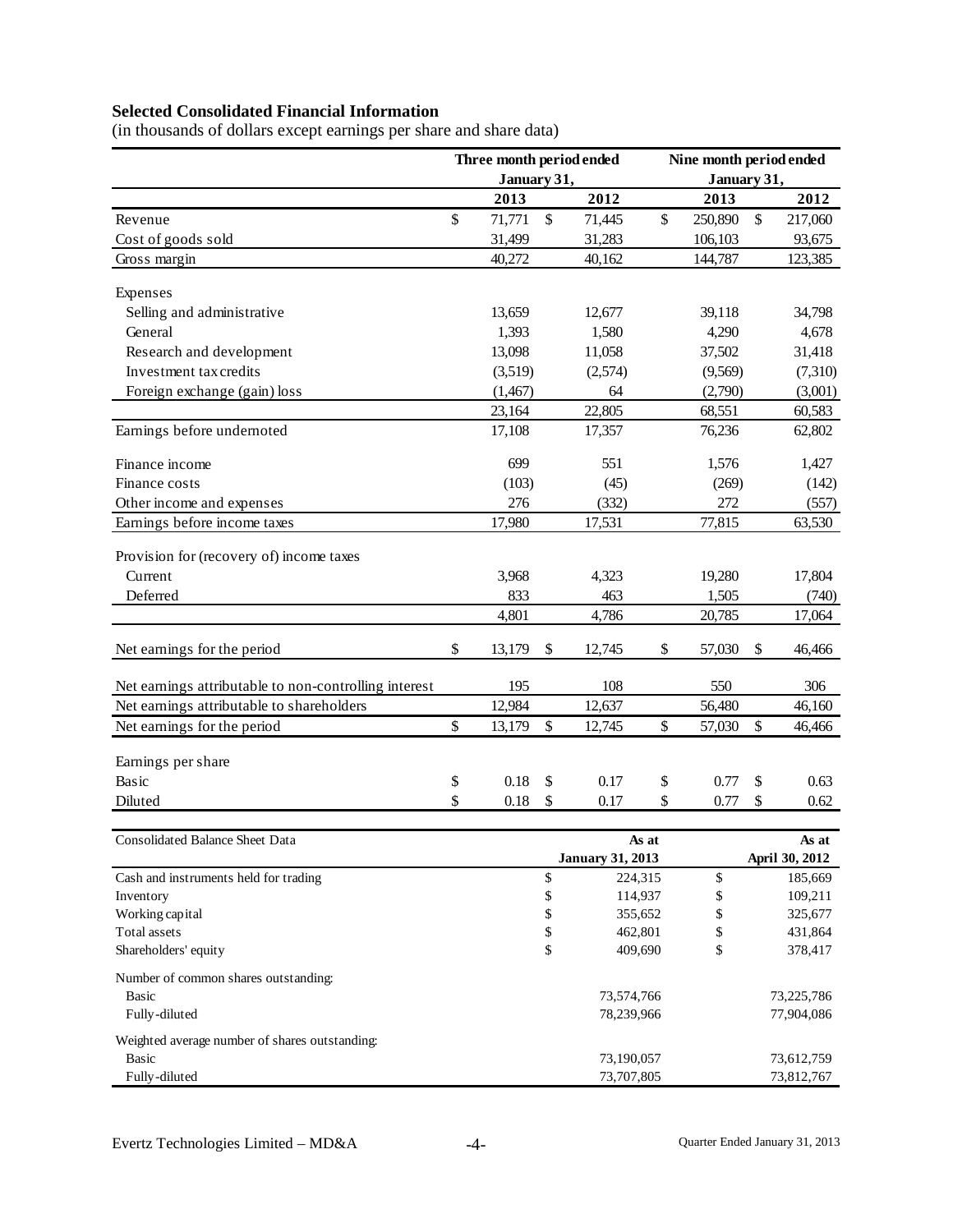#### **Consolidated Statement of Operations Data**

(in thousands of dollars except earnings per share and share data)

|                                                       |             | Three month period ended |             | Nine month period ended |
|-------------------------------------------------------|-------------|--------------------------|-------------|-------------------------|
|                                                       | January 31, |                          | January 31, |                         |
|                                                       | 2013        | 2012                     | 2013        | 2012                    |
| Revenue                                               | 100.0%      | 100.0%                   | 100.0%      | 100.0%                  |
| Cost of goods sold                                    | 43.9%       | 43.8%                    | 42.3%       | 43.2%                   |
| Gross margin                                          | 56.1%       | 56.2%                    | 57.7%       | 56.8%                   |
| Expenses                                              |             |                          |             |                         |
| Selling and administrative                            | 19.0%       | 17.7%                    | 15.6%       | 16.0%                   |
| General                                               | 1.9%        | 2.2%                     | 1.7%        | 2.2%                    |
| Research and development                              | 18.3%       | 15.5%                    | 14.9%       | 14.5%                   |
| Investment tax credits                                | $(4.9\%)$   | $(3.6\%)$                | $(3.8\%)$   | (3.4%)                  |
| Foreign exchange (gain) loss                          | $(2.0\%)$   | 0.1%                     | $(1.1\%)$   | $(1.4\%)$               |
|                                                       | 32.3%       | 31.9%                    | 27.3%       | 27.9%                   |
| Earnings before undernoted                            | 23.8%       | 24.3%                    | 30.4%       | 28.9%                   |
| Finance income                                        | 1.0%        | 0.8%                     | 0.6%        | 0.7%                    |
| Finance costs                                         | $(0.1\%)$   | $(0.1\%)$                | $(0.1\%)$   | $(0.1\%)$               |
| Other income and expenses                             | 0.4%        | $(0.5\%)$                | 0.1%        | $(0.3\%)$               |
| Earnings before income taxes                          | 25.1%       | 24.5%                    | 31.0%       | 29.3%                   |
| Provision for (recovery of) income taxes              |             |                          |             |                         |
| Current                                               | 5.5%        | 6.1%                     | 7.7%        | 8.2%                    |
| Deferred                                              | 1.2%        | 0.6%                     | 0.6%        | $(0.3\%)$               |
|                                                       | 6.7%        | 6.7%                     | 8.3%        | 7.9%                    |
| Net earnings for the period                           | 18.4%       | 17.8%                    | 22.7%       | 21.4%                   |
| Net earnings attributable to non-controlling interest | 0.3%        | 0.1%                     | 0.2%        | 0.1%                    |
| Net earnings attributable to shareholders             | 18.1%       | 17.7%                    | 22.5%       | 21.3%                   |
| Net earnings for the period                           | 18.4%       | 17.8%                    | 22.7%       | 21.4%                   |
| Earnings per share:                                   |             |                          |             |                         |
| <b>Basic</b>                                          | \$<br>0.18  | \$<br>0.17               | \$<br>0.77  | \$<br>0.63              |
| Diluted                                               | \$<br>0.18  | \$<br>0.17               | \$<br>0.77  | \$<br>0.62              |

### **REVENUE AND EXPENSES**

### *Revenue*

The Company generates revenue principally from the sale of its broadcast equipment solutions to content creators, broadcasters, specialty channels and television service providers.

The Company markets and sells its products and services through both direct and indirect sales strategies. The Company's direct sales efforts focus on large and complex end-user customers. These customers have long sales cycles typically ranging from four to eight months before an order may be received by the Company for fulfillment.

The Company monitors revenue performance in two main geographic regions: (i) United States/Canada and (ii) International.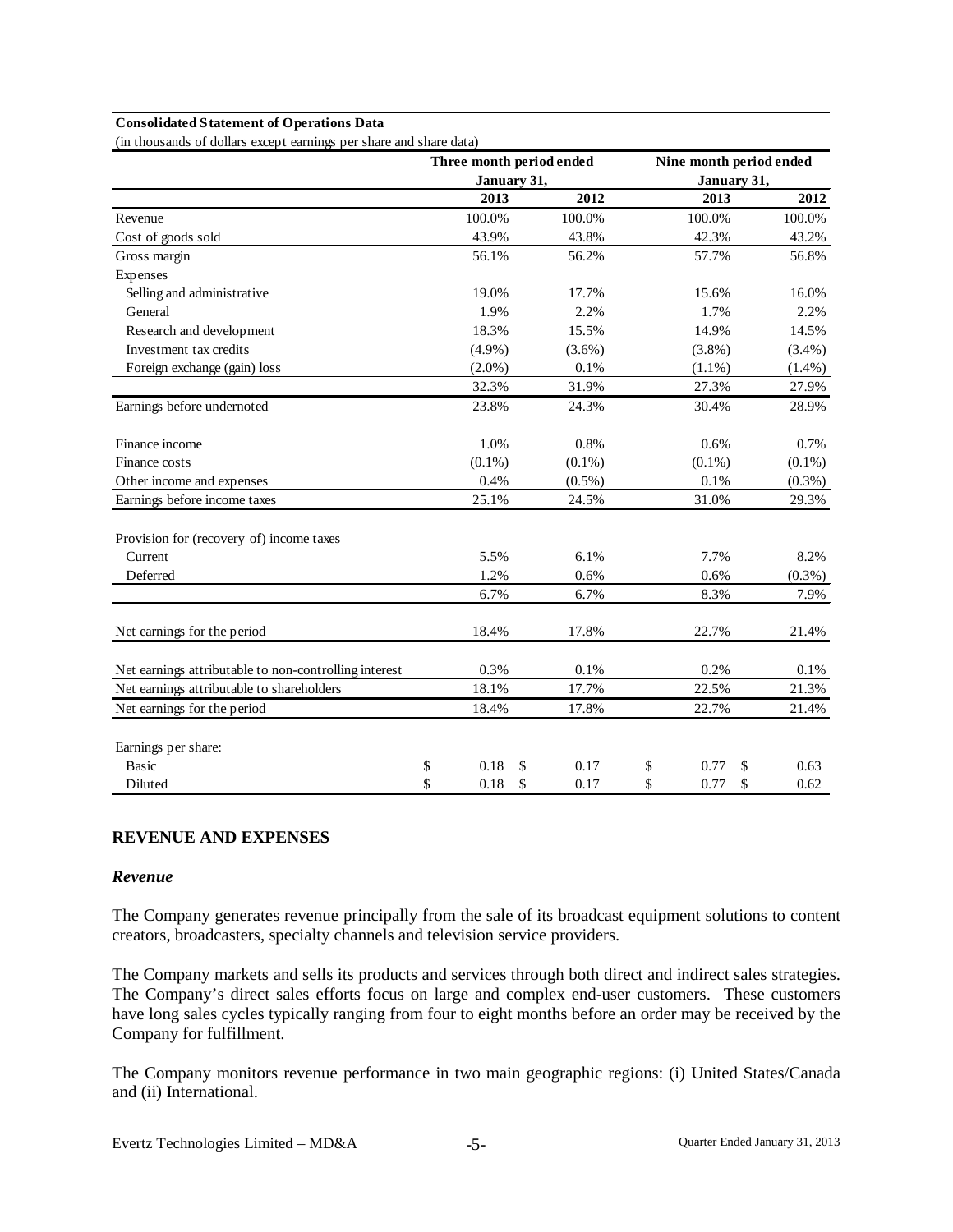The Company currently generates approximately 45% to 65% of its revenue in the United States/Canada. The Company recognizes the opportunity to more aggressively target markets in other geographic regions and intends to invest in personnel and infrastructure in those markets.

While a significant portion of the Company's expenses are denominated in Canadian dollars, the Company collects substantially all of its revenues in currencies other than the Canadian dollar and therefore has significant exposure to fluctuations in foreign currencies, in particular the US dollar. Approximately 65- 75% of the Company's revenues are denominated in US dollars.

### *Revenue*

| (In thousands of Canadian dollars) | Three month period ended<br>January 31, |  |        | % increase<br>(decrease) | Nine month period ended | % increase<br>(decrease) |  |         |     |
|------------------------------------|-----------------------------------------|--|--------|--------------------------|-------------------------|--------------------------|--|---------|-----|
|                                    | 2013                                    |  | 2012   |                          |                         | 2013                     |  | 2012    |     |
| United States/Canada               | 33.771                                  |  | 31.951 | 6%                       |                         | 139.893                  |  | 13.193  | 24% |
| International                      | 38,000                                  |  | 39.494 | (4%)                     |                         | 110.997                  |  | 103.867 | 7%  |
|                                    |                                         |  | 71.445 | 0%                       |                         | 250.890                  |  | 217,060 | 16% |

Total revenue for the third quarter ended January 31, 2013 was \$71.8 million, an increase of \$0.3 million as compared to revenue of \$71.4 million for the third quarter ended January 31, 2012.

Total revenue for the nine month period ended January 31, 2013 was \$250.9 million, an increase of 16% or \$33.8 million as compared to revenue of \$217.1 million for the nine month period ended January 31, 2012.

Revenue in the United States/Canada region increased to \$33.8 million for the third quarter ended January 31, 2013, an increase of 6% or \$1.8 million as compared to revenue of \$32.0 million for the third quarter ended January 31, 2012.

Revenue in the United States/Canada region increased to \$139.9 million for the nine month period ended January 31, 2013, an increase of 24% or \$26.7 million as compared to revenue of \$113.2 million for the nine month period ended January 31, 2012.

Revenue in the International region decreased to \$38.0 million for the third quarter ended January 31, 2013, a decrease of 4% or \$1.5 million as compared to revenue of \$39.5 million for the third quarter ended January 31, 2012.

Revenue in the International region increased to \$111.0 million for the nine month period ended January 31, 2013, an increase of 7% or \$7.1 million as compared to revenue of \$103.9 million for the nine month period ended January 31, 2012.

### *Cost of Sales*

Cost of sales consists primarily of costs of manufacturing and assembly of products. A substantial portion of these costs is represented by components and compensation costs for the manufacture and assembly of products. Cost of sales also includes related overhead, certain depreciation, final assembly, quality assurance, inventory management and support costs. Cost of sales also includes the costs of providing services to clients, primarily the cost of service-related personnel.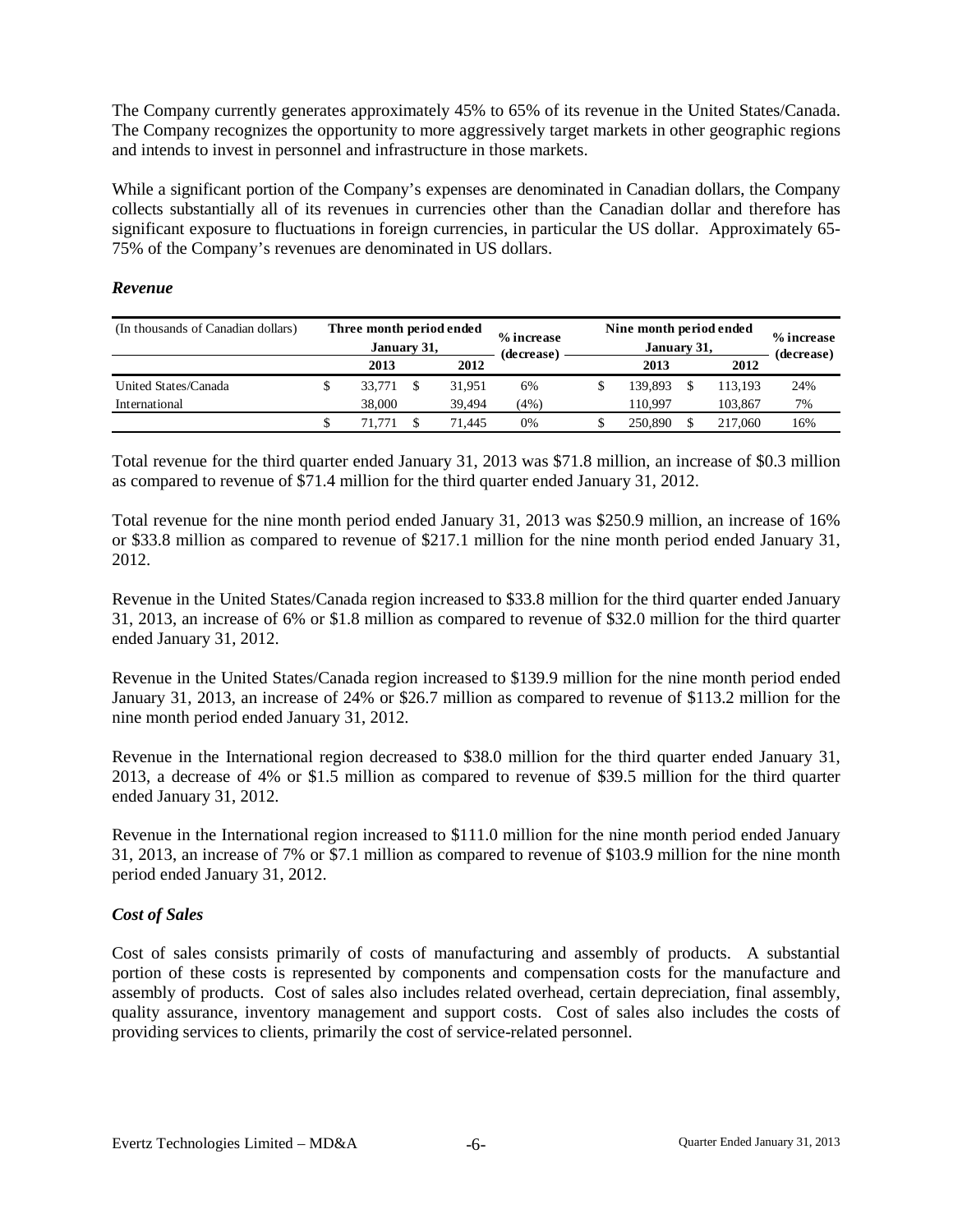### *Gross Margin*

| (In thousands of Canadian dollars) | Three month period ended<br>January 31, |        | % increase<br>(decrease) | Nine month period ended | % increase<br>(decrease) |         |     |  |
|------------------------------------|-----------------------------------------|--------|--------------------------|-------------------------|--------------------------|---------|-----|--|
|                                    | 2013                                    | 2012   |                          |                         | 2013                     | 2012    |     |  |
| Gross margin                       | 40.272                                  | 40.162 | 0%                       |                         | 144.787                  | 123.385 | 17% |  |
| Gross margin % of sales            | 56.1%                                   | 56.2%  |                          |                         | 57.7%                    | 56.8%   |     |  |

Gross margin for the third quarter ended January 31, 2013 was \$40.3 million, compared to \$40.2 million for the third quarter ended January 31, 2012. As a percentage of revenue, the gross margin was 56.1% for the third quarter ended January 31, 2013, as compared to 56.2% for the third quarter ended January 31, 2012.

Gross margin for the nine month period ended January 31, 2013 was \$144.8 million, compared to \$123.4 million for the nine month period ended January 31, 2012. As a percentage of revenue, the gross margin was 57.7% for the nine month period ended January 31, 2013 as compared to 56.8% for the nine month period ended January 31, 2012.

Gross margins vary depending on the product mix, geographic distribution and competitive pricing pressures. For the third quarter ended January 31, 2013 the gross margin, as a percentage of revenue, was in the Company's projected range. The pricing environment continues to be very competitive with substantial discounting by our competition.

The Company expects that it will continue to experience competitive pricing pressures. The Company continually seeks to build its products more efficiently and enhance the value of its product and service offerings in order to reduce the risk of declining gross margin associated with the competitive environment.

### *Operating Expenses*

The Company's operating expenses consist of: (i) selling, administrative and general; (ii) research and development and (iii) foreign exchange.

Selling expenses primarily relate to remuneration of sales and technical personnel. Other significant cost components include trade show costs, advertising and promotional activities, demonstration material and sales support. Selling and administrative expenses relate primarily to remuneration costs of related personnel, legal and professional fees, occupancy and other corporate and overhead costs. The Company also records certain depreciation amortization and share based compensation charges as general expenses. For the most part, selling, administrative and general expenses are fixed in nature and do not fluctuate directly with revenue. The Company's selling expenses tend to fluctuate in regards to the timing of trade shows, sales activity and sales personnel.

The Company invests in research and development to maintain its position in the markets it currently serves and to enhance its product portfolio with new functionality and efficiencies. Although the Company's research and development expenditures do not fluctuate directly with revenues, it monitors this spending in relation to revenues and adjusts expenditures when appropriate. Research and development expenditures consist primarily of personnel costs and material costs. Research and development expenses are presented on a gross basis (without deduction of research and development tax credits). Research and development tax credits associated with research and development expenditures are shown separately under research and development tax credits.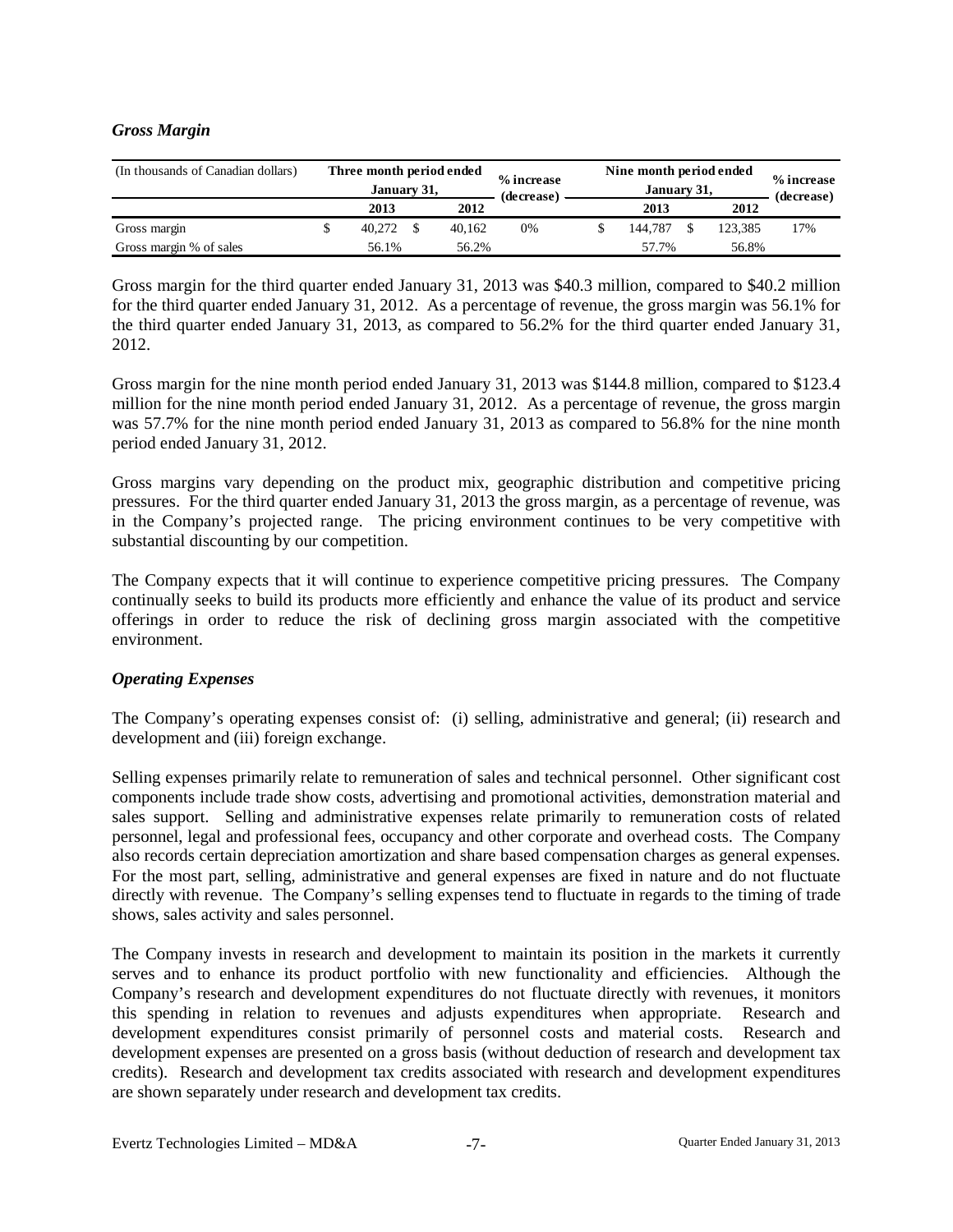### *Selling and Administrative*

| (In thousands of Canadian dollars)    | Three month period ended<br>January 31, |        | % increase<br>(decrease) | Nine month period ended | % increase<br>(decrease) |        |        |
|---------------------------------------|-----------------------------------------|--------|--------------------------|-------------------------|--------------------------|--------|--------|
|                                       | 2013                                    | 2012   |                          |                         | 2013                     | 2012   |        |
| Selling and administrative            | 13.659                                  | 12.677 | 8%                       |                         | 39.118                   | 34.798 | $12\%$ |
| Selling and administrative % of sales | 19.0%                                   | 17.7%  |                          |                         | 15.6%                    | 16.0%  |        |

Selling and administrative expenses excludes stock based compensation, operation of non-production property, plant and equipment, and amortization of intangibles. Selling and administrative expenses for the third quarter ended January 31, 2013 were \$13.7 million or 19.0% of revenue as compared to selling and administrative expenses of \$12.7 million or 17.7% of revenue for the third quarter ended January 31, 2012.

The increase of \$1.0 million for the quarter was a result of increased sales staff, sales activity and travel expenses to support sales including new product introductions and the inclusion of operating costs associated with the business acquired in December 2012.

Selling and administrative expenses for the nine month period ended January 31, 2013 were \$39.1 million or 15.6% of revenue as compared to administrative and selling expenses of \$34.8 million or 16.0% of revenue for the nine month period ended January 31, 2012.

The increase of \$4.3 million for the year was a result of increased sales staff, sales activity and travel expenses to support sales including new product introductions, an increase in the provision for bad debts and the inclusion of operating costs associated with the business acquired in December 2012.

### *Research and Development (R&D)*

| (In thousands of Canadian dollars)  | Three month period ended<br>January 31, |  |        | % increase<br>(decrease) | Nine month period ended | % increase<br>(decrease) |        |     |  |
|-------------------------------------|-----------------------------------------|--|--------|--------------------------|-------------------------|--------------------------|--------|-----|--|
|                                     | 2013                                    |  | 2012   |                          |                         | 2013                     | 2012   |     |  |
| Research and development expenses   | 13,098                                  |  | 11.058 | 18%                      |                         | 37.502                   | 31.418 | 19% |  |
| Research and development % of sales | 18.3%<br>15.5%                          |  |        |                          |                         | 14.9%                    | 14.5%  |     |  |

For the third quarter ended January 31, 2013, gross R&D expenses increased to \$13.1 million, an increase of 18% or \$2.0 million as compared to an expense of \$11.1 million for the third quarter ended January 31, 2012.

For the nine month period ended January 31, 2013, gross R&D expenses increased to \$37.5 million, an increase of 19% or \$6.1 million as compared to an expense of \$31.4 million for the nine month period ended January 31, 2012.

The increase of \$2.0 million for the quarter and \$6.1 million for the nine month period was predominantly a result of planned growth of R&D personnel and corresponding increases in materials and prototypes.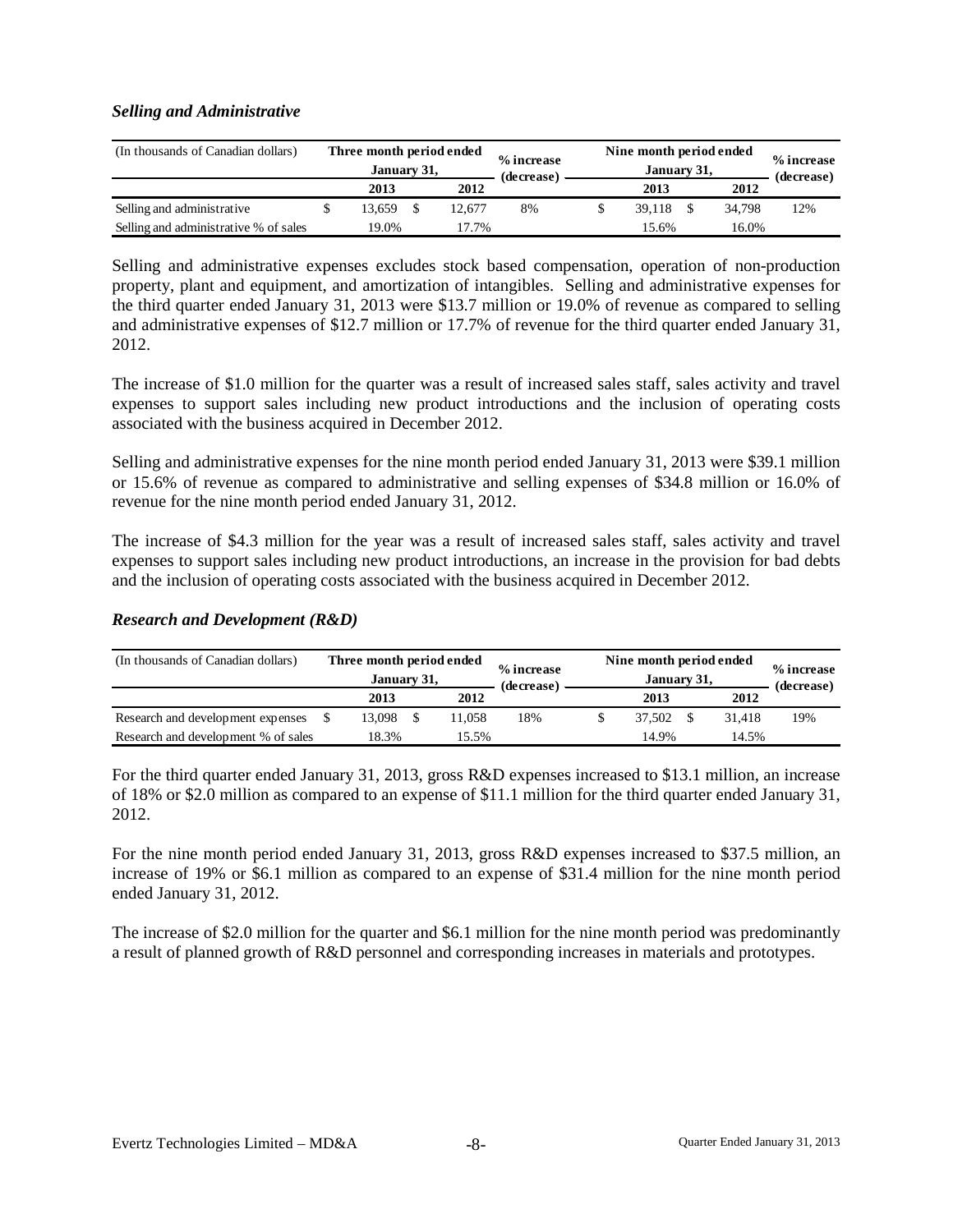## *Foreign Exchange*

For the third quarter ended January 31, 2013, the foreign exchange gain was \$1.5 million as compared to a foreign exchange loss for the same period ended January 31, 2012 of \$0.1 million.

For the nine month period ended January 31, 2013, the foreign exchange gain was \$2.8 million as compared to a foreign exchange gain for the same period ended January 31, 2012 of \$3.0 million.

### *Finance Income, Costs and Other Income*

For the third quarter ended January 31, 2013, finance income, costs and other income netted to a gain of \$0.9 million.

For the nine month period ended January 31, 2013, finance income, costs and other income was a gain of \$1.6 million of which largely relates to interest income.

## **LIQUIDITY AND CAPITAL RESOURCES**

| Liquidity and Capital Resources               |    |                         |       |               |  |  |
|-----------------------------------------------|----|-------------------------|-------|---------------|--|--|
| (in thousands of dollars except ratios)       |    | As at                   | As at |               |  |  |
| Key Balance Sheet Amounts and Ratios:         |    | <b>January 31, 2013</b> |       | Aprl 30, 2012 |  |  |
| Cash and instruments held for trading         | S  | 224,315                 | \$    | 185,669       |  |  |
| Working capital                               | \$ | 355.652                 | \$    | 325,677       |  |  |
| Long-term assets                              | \$ | 63,900                  | \$    | 59,702        |  |  |
| Long-term debt                                | \$ | 1,650                   | \$    | 1,875         |  |  |
| Days sales outstanding in accounts receivable |    | 59                      |       |               |  |  |

| Statement of Cash Flow Summary  |    | Three month period ended | Nine month period ended |                         |           |  |  |  |
|---------------------------------|----|--------------------------|-------------------------|-------------------------|-----------|--|--|--|
|                                 |    | January 31,              | January 31,             |                         |           |  |  |  |
|                                 |    | 2013                     | 2012                    | 2013                    | 2012      |  |  |  |
| Operating activities            | S  | 21.963                   | 23,777                  | 77.925<br><sup>\$</sup> | 58,594    |  |  |  |
| Investing activities            | S  | (6,201)                  | (10, 865)               | (10,637)                | (10,642)  |  |  |  |
| Financing activities            | \$ | (6,312)                  | (8,749)                 | (28,706)                | (45, 171) |  |  |  |
| Net increase (decrease) in cash |    | 8.937                    | 4.162                   | 38,537                  | 2,567     |  |  |  |

#### *Operating Activities*

For the third quarter ended January 31, 2013, the Company generated cash from operations of \$22.0 million, compared to \$23.8 million for the third quarter ended January 31, 2012. Excluding the effects of the changes in non-cash working capital, the Company generated cash from operations of \$16.7 million for the third quarter ended January 31, 2013, consistent with \$16.7 million for the third quarter ended January 31, 2012.

For the nine month period ended January 31, 2013, the Company generated cash from operations of \$77.9 million, compared to \$58.6 million for the nine month period ended January 31, 2012. Excluding the effects of the changes in non-cash working capital, the Company generated cash from operations of \$66.6 million for the nine month period ended January 31, 2013, compared to \$54.8 million for the nine month period ended January 31, 2012.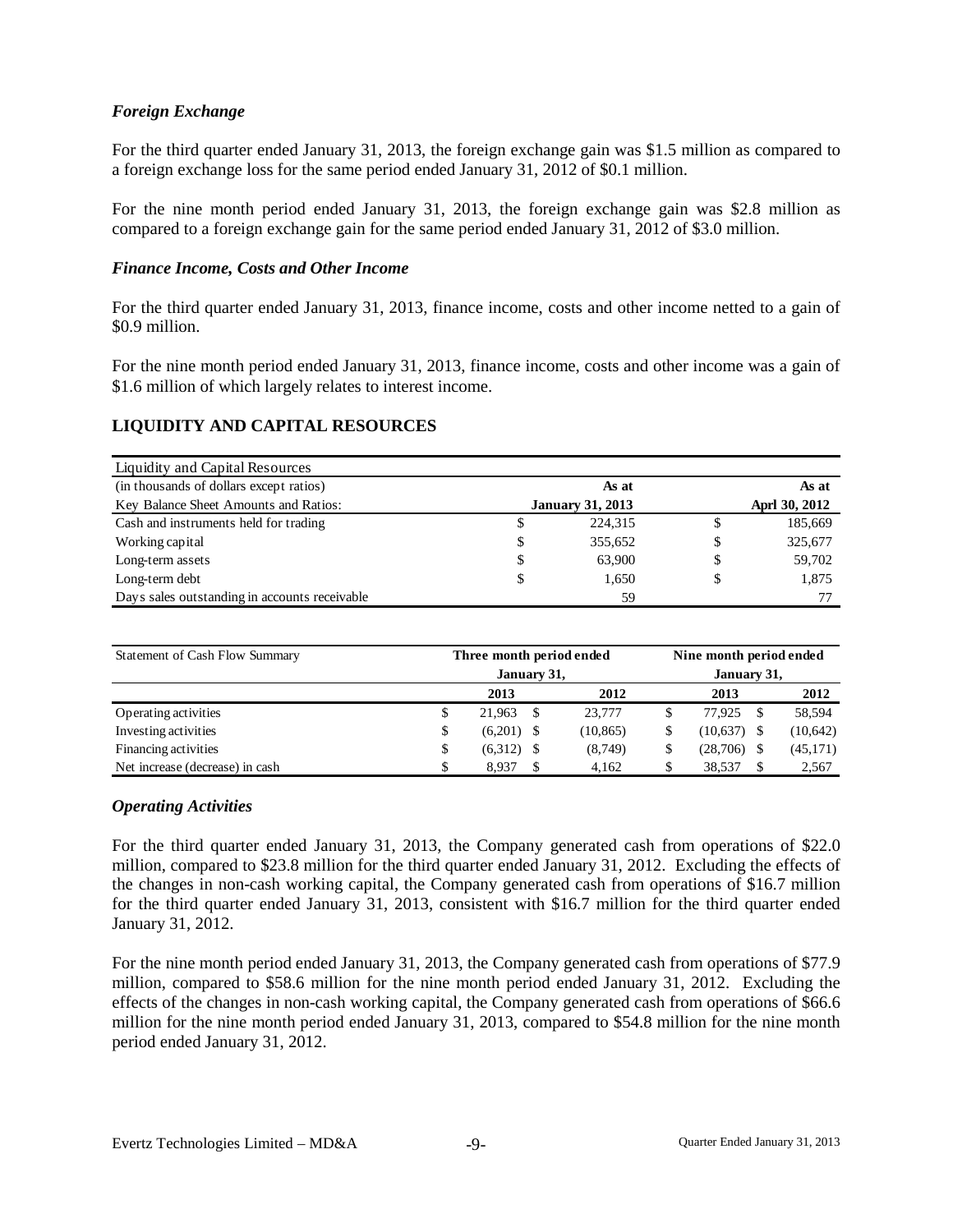### *Investing Activities*

The Company used cash from investing activities of \$6.2 million for the third quarter ended January 31, 2013 which was predominantly the acquisition of a technology based company for \$3.8 million net of cash and the acquisition of capital assets of \$2.4 million, compared to cash used of \$10.9 million for the third quarter ended January 31, 2012.

The Company used cash from investing activities of \$10.6 million for the nine month period ended January 31, 2013 which was predominately the acquisition of capital assets of \$6.9 million and the acquisition of a technology based company for \$3.8 million net of cash, compared to cash used of \$10.6 million for the nine month period ended January 31, 2012.

### *Financing Activities*

For the third quarter ended January 31, 2013, the Company used cash from financing activities of \$6.3 million, which was principally driven dividends paid of \$10.2 million and offset by the issuance of capital stock pursuant to the Company Stock Option Plan of \$4.5 million.

For the nine month period ended January 31, 2013, the Company used cash from financing activities of \$28.7 million, which was principally a result of the repurchase of capital stock costing \$4.2 million, the payment of dividends of \$31.1 million offset by the issuance of capital stock pursuant to the Company Stock Option Plan of \$7.4 million.

### **WORKING CAPITAL**

As at January 31, 2013, the Company had cash and instruments held for trading of \$224.3 million, compared to \$185.7 million at April 30, 2012.

The Company had working capital of \$355.7 million as at January 31, 2013 compared to \$325.7 million as at April 30, 2012.

The Company believes that the current balance in cash and instruments held for trading plus future cash flow from operations will be sufficient to finance growth and related investment and financing activities in the foreseeable future.

Day sales outstanding in accounts receivable were 59 days at January 31, 2013 as compared to 77 for April 30, 2012.

#### **SHARE CAPITAL STRUCTURE**

Authorized capital stock consists of an unlimited number of common and preferred shares.

|                                       | As at<br><b>January 31, 2013</b> | As at<br>April 30, 2012 |
|---------------------------------------|----------------------------------|-------------------------|
| Common shares                         | 73,574,766                       | 73,225,786              |
| Stock options granted and outstanding | 4,665,200                        | 4,678,300               |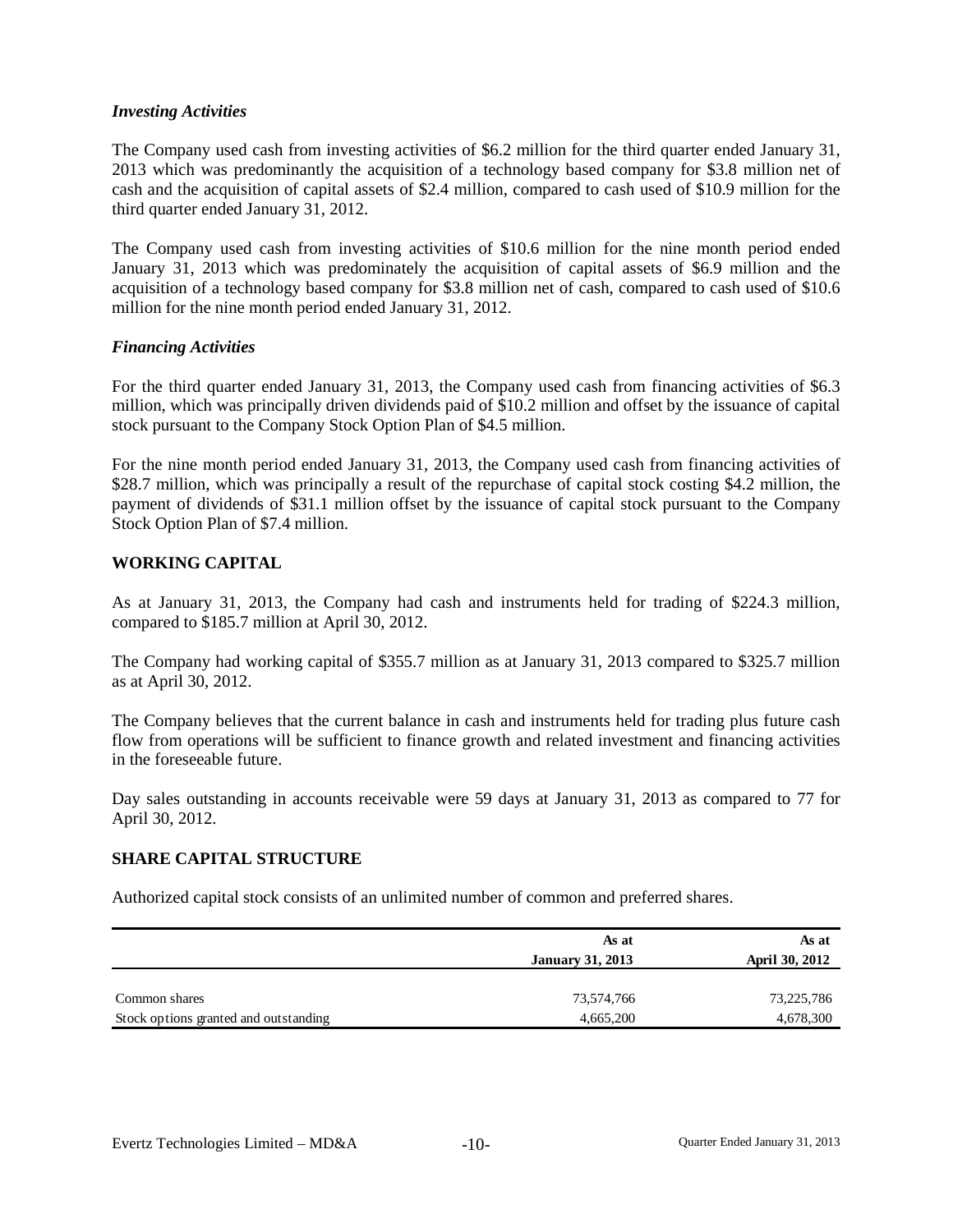## **FINANCIAL INSTRUMENTS**

The Company's financial instruments consist of cash, instruments held for trading, trade and other receivables, trade and other payables, provisions, deferred revenue and long term debt. Unless otherwise noted, it is management's opinion that the Company is not exposed to significant interest or credit risks arising from these financial instruments. The Company estimates that except for instruments held for trading, the fair value of these instruments approximates the carrying values due to their short-term nature.

### *Fair values and classification of financial instruments:*

The following summarizes the significant methods and assumptions used in estimating the fair values of financial instruments:

- I. The fair values of instruments held for trading is maintained level one hierarchy and are determined by the quoted market values for each of the investments in an active market at the reporting date. Gains and losses are included in interest and other income.
- II. Contingent consideration is level three hierarchy. Liability has not changed since the acquisition.
- III. The carrying amounts of cash, accounts receivable, trade and other payables approximate their fair value due to the short-term nature of these financial instruments. The carrying amount of long term debt approximates its fair value as it incurs interest at a variable rate adjusted for changes in the market rate.

## **CONTRACTUAL OBLIGATIONS**

The following table sets forth the Company's contractual obligations as at January 31, 2013:

|                      | Payments Due by Period |  |                  |  |           |  |           |            |       |  |  |  |  |
|----------------------|------------------------|--|------------------|--|-----------|--|-----------|------------|-------|--|--|--|--|
| (In thousands)       | Total                  |  | Less than 1 Year |  | 2-3 Years |  | 4-5 Years | Thereafter |       |  |  |  |  |
| Operating leases     | 19.731                 |  | 3.537            |  | 6.131     |  | 5.771     |            | 4.292 |  |  |  |  |
| Other long-term debt | 2.078                  |  | 428              |  | 597       |  | 343       |            | 710   |  |  |  |  |
|                      | 21.809                 |  | 3.965            |  | 6.728     |  | 6.114     |            | 5.002 |  |  |  |  |

# **OFF-BALANCE SHEET FINANCING**

The Company does not have any off-balance sheet arrangements.

### **RELATED PARTY TRANSACTIONS**

In the normal course of business, we may enter into transactions with related parties. These transactions occur under market terms consistent with the terms of transactions with unrelated arms-length third parties. The Company continues to lease a premise from a company in which two shareholders' each indirectly hold a 10% interest, continues to lease a facility from a company in which two shareholders each indirectly hold a 20% interest, continues to lease a facility for manufacturing where two shareholders indirectly own 100% interest, continues to lease a facility from a company in which two shareholders each indirectly own a 35% interest and continues to lease a facility with a director who indirectly owns 100%.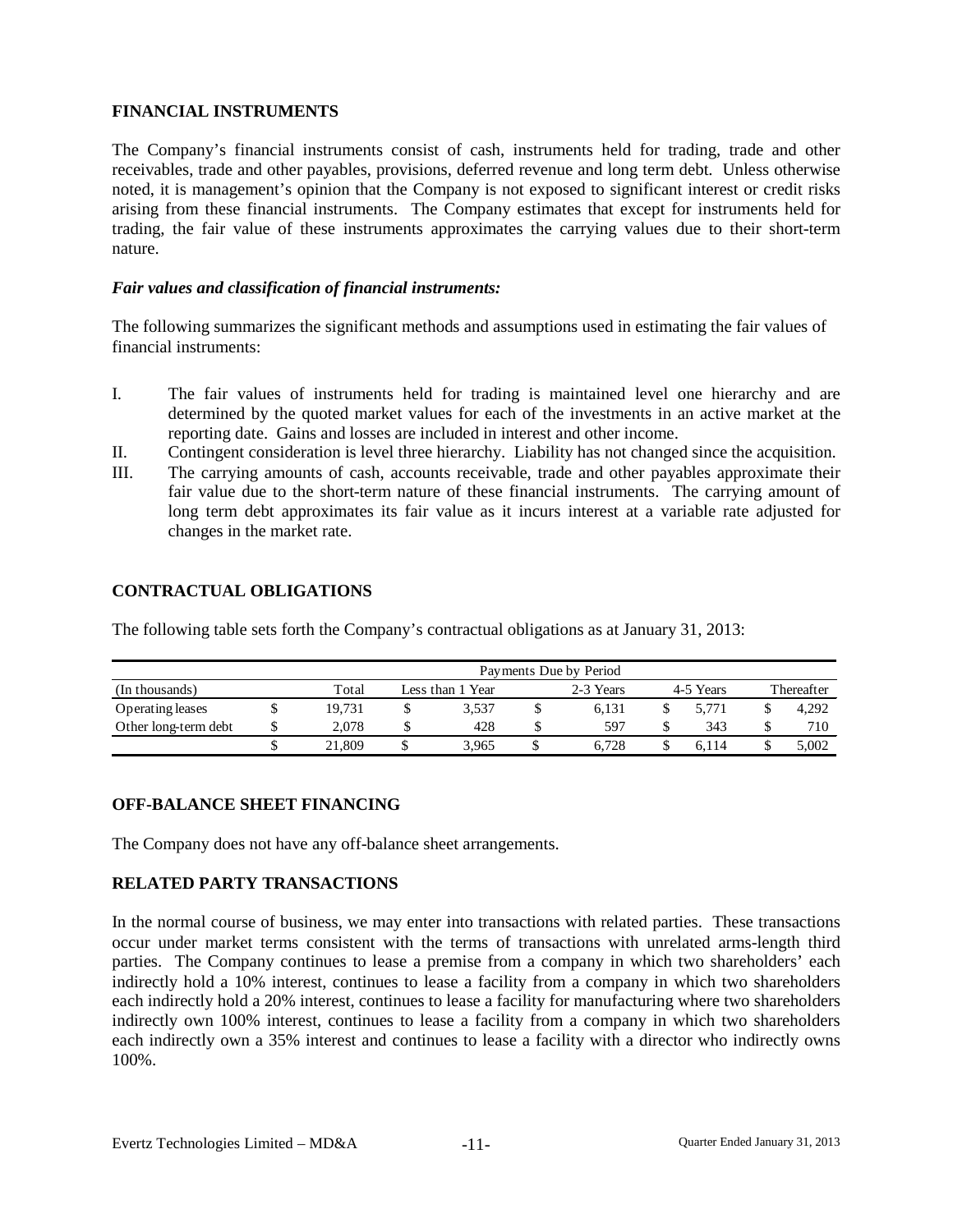# **SELECTED CONSOLIDATED QUARTERLY FINANCIAL INFORMATION**

The following table sets out selected consolidated financial information for each of the eight quarters ended January 31, 2013. In the opinion of management, this information has been prepared on the same basis as the audited consolidated financial statements. The operating results for any quarter should not be relied upon as any indication of results for any future period.

|                          |            |                   |          |          |          |          | Quarter Ending |          |          |          |          |          |          |          |          |
|--------------------------|------------|-------------------|----------|----------|----------|----------|----------------|----------|----------|----------|----------|----------|----------|----------|----------|
| (In thousands)           | 2013       |                   |          |          | 2012     |          |                |          |          |          |          |          | 2011     |          |          |
| (Unaudited)              | Jan 31     | Oct 31<br>July 31 |          |          |          | Apr 30   | Jan 31         |          |          | Oct 31   |          | July 31  |          | Apr 30   |          |
| <b>Sales</b>             | \$71,771   |                   | \$83,158 |          | \$95,961 |          | \$76,340       |          | \$71,445 |          | \$70,487 |          | \$75,128 |          | \$69,043 |
| Cost of goods sold       | 31,499     |                   | 34,298   |          | 40,306   |          | 33,557         |          | 31,283   |          | 30,111   |          | 32,281   |          | 30,055   |
| Gross margin             | \$40,272   |                   | \$48,860 |          | \$55,655 |          | \$42,783       |          | \$40,162 |          | \$40,376 |          | \$42,847 |          | \$38,988 |
| Operating expenses       | 23,164     |                   | 22,966   |          | 22,421   |          | 25,309         |          | 22,805   | 18,393   |          |          | 19,385   | 22,955   |          |
| Earnings from operations | \$17,108   |                   | \$25,894 |          | \$33,234 |          | \$17,474       |          | \$17,357 |          | \$21,983 | \$23,462 |          | \$16,033 |          |
| Non-operating income     | 872        |                   | 231      | 476      |          |          | 836            |          | 174      |          | 165      |          | 389      |          | 1,159    |
| Earnings before taxes    | \$17,980   |                   | \$26,125 | \$33,710 |          |          | \$18,310       |          | \$17,531 |          | \$22,148 | \$23,851 |          | \$17,192 |          |
| Net earnings             | \$12,984   |                   | \$18,907 |          | \$24,589 | \$13,380 |                | \$12,637 |          | \$15,996 |          | \$17,527 |          | \$12,335 |          |
|                          |            |                   |          |          |          |          |                |          |          |          |          |          |          |          |          |
| Net earnings per share:  |            |                   |          |          |          |          |                |          |          |          |          |          |          |          |          |
| <b>Basic</b>             | \$<br>0.18 | \$                | 0.26     | \$       | 0.34     | \$       | 0.19           | \$       | 0.17     | \$       | 0.22     | \$       | 0.23     | \$       | 0.17     |
| Diluted                  | \$<br>0.18 | \$                | 0.26     | \$       | 0.34     | \$       | 0.18           | \$       | 0.17     | \$       | 0.22     | \$       | 0.23     | \$       | 0.16     |
| Dividends per share:     | \$<br>0.14 | \$                | 0.14     | S        | 0.14     | S.       | 0.14           | \$       | 0.12     | \$       | 0.12     | \$       | 0.12     | \$       | 0.10     |

The Companies revenue and corresponding earnings can vary from quarter to quarter depending on the delivery requirements of our customers. Our customers can be influenced by a variety of factors including upcoming sports or entertainment events as well as their access to capital. Net earnings represent net earnings attributable to shareholders.

### **DISCLOSURE CONTROLS AND PROCEDURES**

Management, including the Chief Executive Officer and Chief Financial Officer, has evaluated the effectiveness of the Company's disclosure controls and procedures (as defined in Multilateral Instrument 52-109 of the Canadian Securities Administrators) as of January 31, 2013.

Management has concluded that, as of January 31, 2013, the Company's disclosure controls and procedures were effective to provide reasonable assurance that material information relating to the Company would be made known to them by others within the Company, particularly during the period in which this report was being prepared.

# **INTERNAL CONTROLS OVER FINANCIAL REPORTING**

Management is responsible for and has designed internal controls over financial reporting, or caused it to be designed under management's supervision, to provide reasonable assurance regarding the reliability of financial reporting and the preparation of financial statements for external purposes in accordance with IFRS. Management has concluded that, as of January 31, 2013, the Company's internal controls over financial reporting were effective to provide reasonable assurance regarding the reliability of financial reporting and the preparation of financial statements for external purposes in accordance with IFRS.